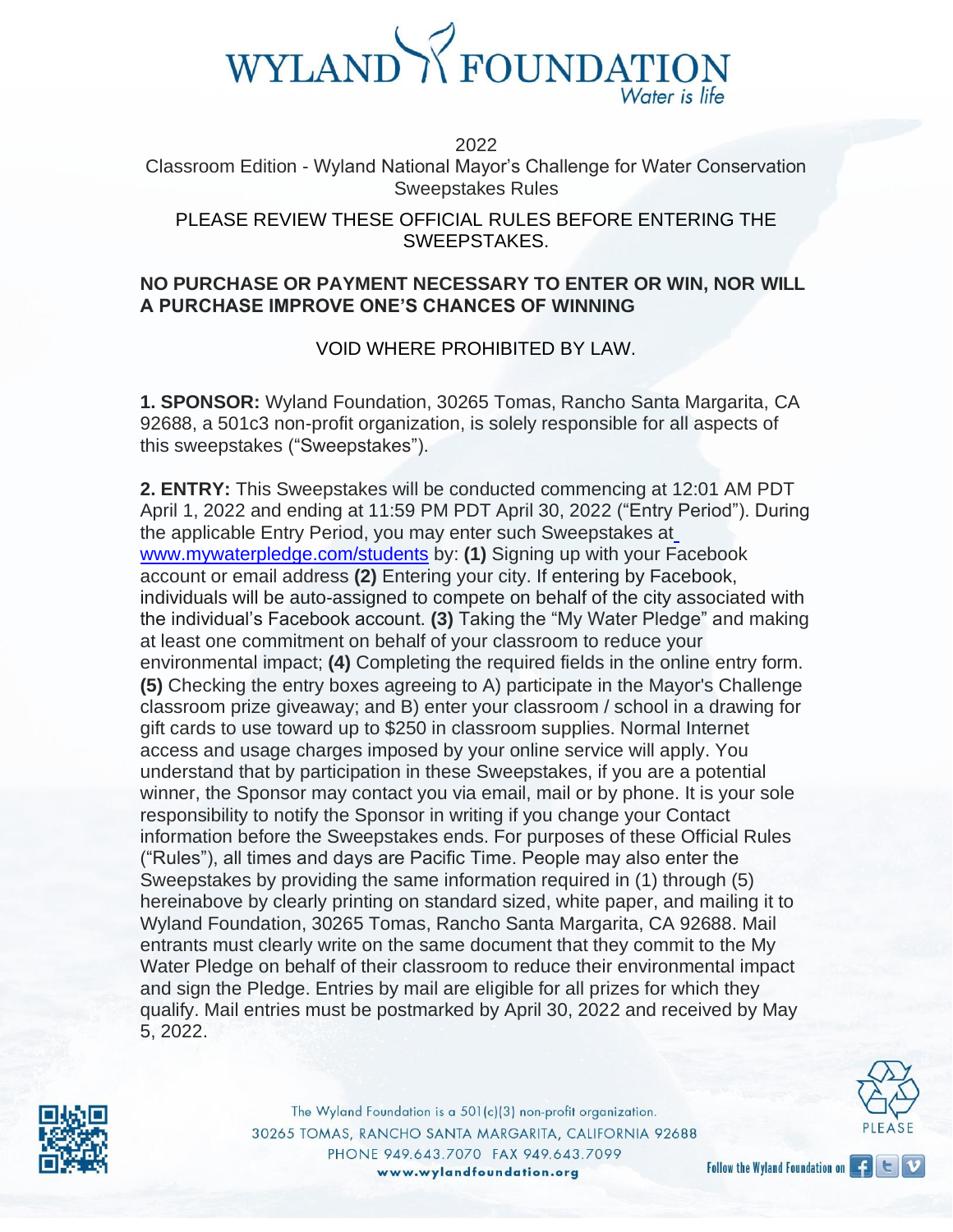**3. LIMITATIONS:** All Entries for each Sweepstakes must be made during the applicable Entry Period. Only one Entry per teacher/classroom is permitted. Only one Email Account may be used by each participant. Each person may enter / participate only once during the entry period. It is not permitted to have more than one entrant use the same Email Account to enter. In the event of a dispute regarding the identity of the person submitting an Entry, the Entry will be deemed to be submitted by the natural person who is the "authorized account holder" assigned to the Account. Should the Sponsor in its sole judgment determine that an Entry was made by any method other than set forth above in Section 2, including Entry by any automated system, said Entry will be void and the Entrant will be disqualified from the Sweepstakes. An improper entry may also result in the disqualification of the entire city at Sponsor's sole discretion. Persons of any age may make a commitment to reduce their environmental impact vi[a](http://www.mywaterpledge.com/students) [www.mywaterpledge.com/students, h](http://www.mywaterpledge.com/students)owever, prize redemptions and qualifications are open only to teachers who, upon entering, are 18 years or older; U.S. Residents; legal residents of the City entered (collectively, "Territory"); and persons who are not officers or members of the board of directors of Wyland Foundation; its parent, subsidiary, affiliated or successor companies; the advertising, promotional or fulfillment agencies of any of them (individually and collectively, "Entities") nor members of their households or immediate family members. Neither the Entities, nor any of their officers, directors, shareholders, employees, agents or representatives (individually and collectively, "Releasees") are responsible for Entries from persons residing, or physically located, outside the Territory, or Entries that are altered, delayed, deleted, destroyed, forged, fraudulent, illegible, improperly accessed, inaccurate, incomplete, interrupted, irregular in any way, late, lost, misdirected, multiple, non-delivered, stolen, tampered with, unauthorized, unintelligible or otherwise not in compliance with these Rules; or for lost, interrupted or unavailable network, server or other connections; miscommunications; failed phone, computer hardware or software or telephone transmissions; technical failures; unauthorized human intervention; traffic congestion; garbled or jumbled transmissions; undeliverable emails resulting from any form of active or passive email filtering; insufficient space in entrant's email account to receive email; or other errors of any kind, whether due to electronic, human, mechanical, printing, production or technical errors or other causes; even if caused by the negligence of any of the Releasees. Each of such potential Entries will be disqualified. This Sweepstakes, or any portion of it, is void where prohibited or restricted by law and subject to all applicable federal, state, local and municipal laws and regulations.



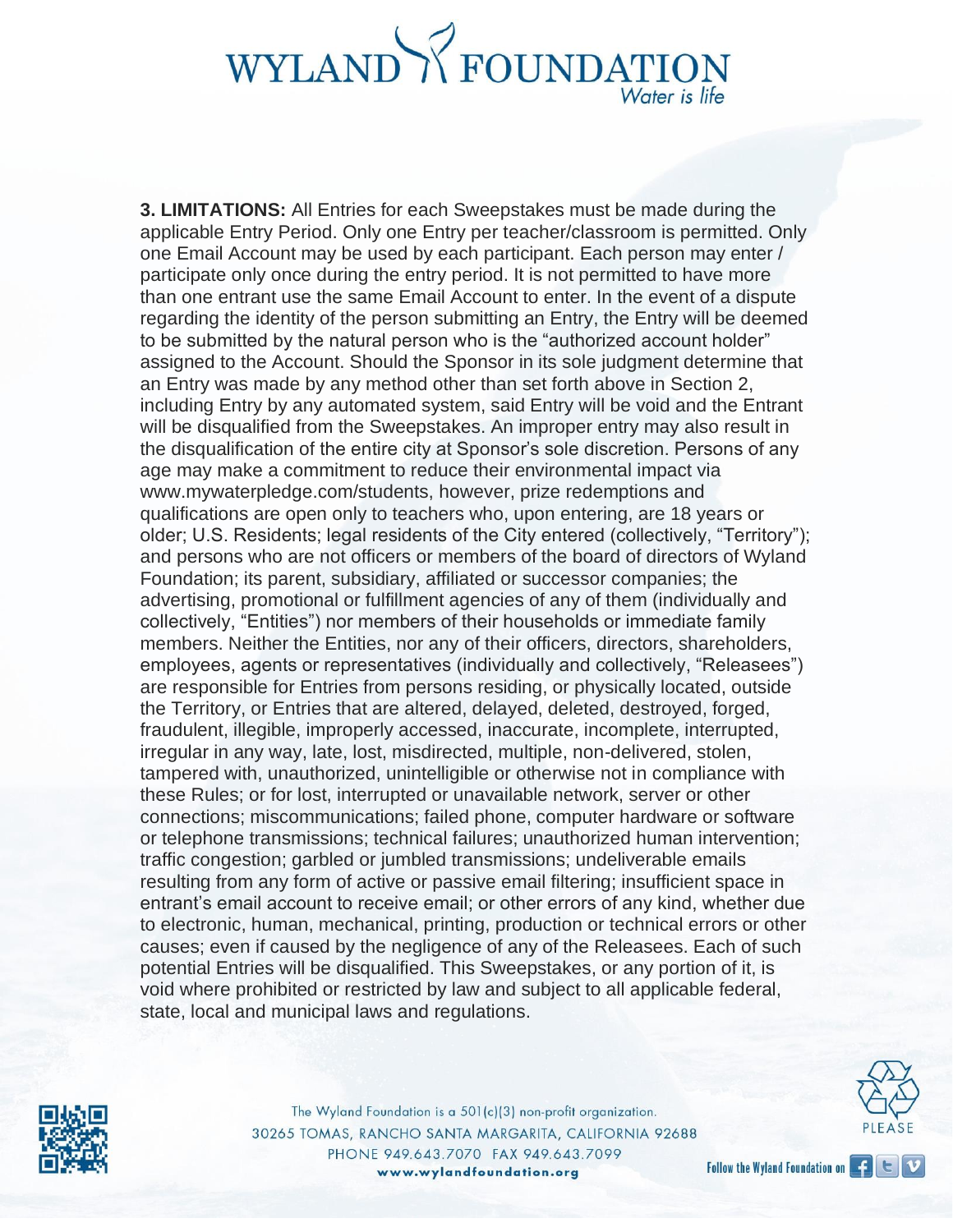**4. PROCEDURES:** 1) As part of the Classroom Edition of the Wyland National Mayor's Challenge for Water Conservation, teachers within the 50 United States and the District of Columbia will compete on behalf of their classroom and school on a national basis in the following regional categories for 2022: (Northwest region, Southwest region, Midwest Region, Northeast Region, and Southern Region), as outlined by Sponsor at mywaterpledge.com/classroom-edition. 2) Teachers will enter the name of their city at [www.mywaterpledge.com/classroom](http://www.mywaterpledge.com/classroom-)edition in the space provided and will compete on behalf of that city. If entering by Facebook, teachers will be auto-assigned to compete on behalf of the city associated with the teacher's Facebook account. 3) Cities' region category criteria will be defined by the Sponsor 4) One teacher who completes the Challenge and opts into the Sweepstakes will be chosen at random from each region and will be classified as a Winner (Five winning teachers collectively known as "Winners"). 5) A participating school is not a precondition for winning. Number of students listed does not increase the chance of winning. 6) All Entries must be received during the applicable Entry Period. Within ninety (90) days after April 30, 2022, in a random drawing operated and controlled by an unaffiliated 3rd Party, the potential winners for such Sweepstakes will be selected from all eligible Entries received from entries who opt into the Sweepstakes ("Winners"). Odds of winning Sweepstakes depend on the total number of eligible Entries received for such Sweepstakes. 7). Multiple teachers from the same school may enter, but only one entry per teacher/classroom will be considered 8.) Educational pledges from students will not be considered for the Sweepstakes.

#### **5. PRIZES:**

**1. Teacher/Classroom Prize:** 5 sets of gift cards (Total Ret. Value per prize \$250) will be chosen at random from among teachers/classrooms who participate in the Sweepstakes. Prizes will be allocated (1 per region). Eligible classrooms will be those whose teacher or representative completes the classroom submission process at mywaterpledge.com/students.

**ADDITIONAL INFORMATION:** Sponsor reserves the right to provide additional prizes. The prizes cannot be used in conjunction with any other promotion or offer. All prize values are stated in United States dollars. If for some unanticipated reason, a stated prize is unavailable, Sponsor has the right to substitute one or more items of equal or greater value, in its sole and absolute discretion. No prize is exchangeable, transferrable, or redeemable for cash. The Winner(s) are solely responsible for complying with any and all applicable federal, state, provincial, local or other statutes, regulations, and other laws and for bearing any personal income, VAT, withholding taxes, customs duties, or other taxes, fees, insurance, surcharges or other costs relating to any prize. THE PRIZE(S) ARE PROVIDED "AS IS." SPONSOR AND ITS AFFILIATES DO NOT MAKE, AND EACH OF THEM EXPRESSLY DISCLAIMS, ANY WARRANTY, WHETHER EXPRESS, IMPLIED OR STATUTORY, REGARDING ANY PRIZE



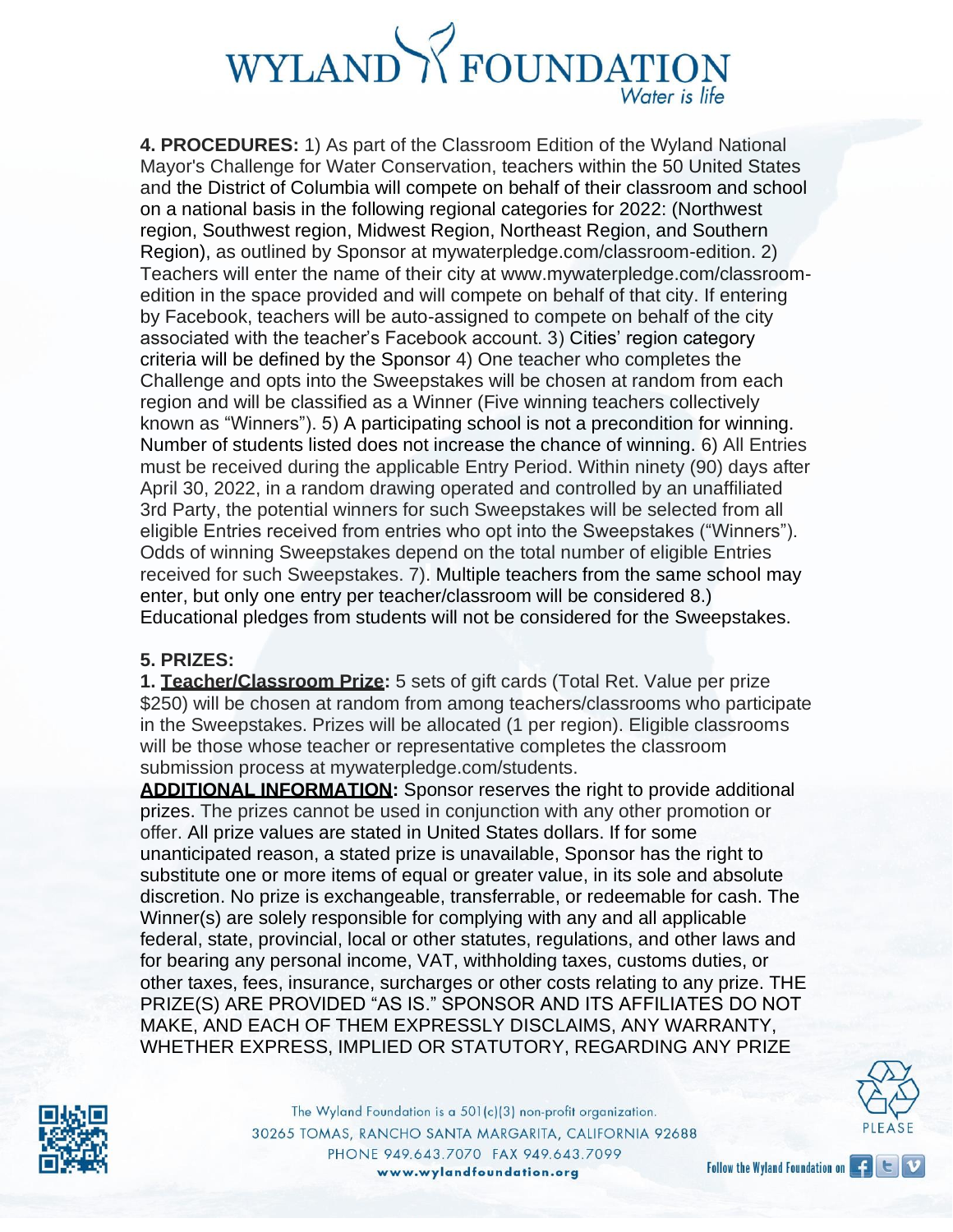OR ANY PORTION THEREOF, INCLUDING WITHOUT LIMITATION ANY IMPLIED OR STATUTORY WARRANTIES OF MERCHANTABILITY, FITNESS FOR A PARTICULAR PURPOSE, TITLE, OR NON-INFRINGEMENT, PLEASE NOTE: AS A CHARITY DEDICATED TO PROVIDING EDUCATIONAL INFORMATION AND OUTREACH ABOUT WATER ISSUES AND THE ENVIRONMENT, WE ARE NOT SET UP TO HANDLE ISSUES THAT A RETAIL COMPANY MAY NORMALLY BE ABLE TO HANDLE AND THEREFORE CANNOT ACCEPT RETURNS OR EXCHANGES FOR PRIZES, INCLUDING, BUT NOT LIMITED TO THOSE THAT ARE DAMAGED OR MISHANDLED IN TRANSIT.

**6. WINNERS:** The winners for each Sweepstakes will be notified via email or by telephone at the number they provided within ninety (90) days following the conclusion of Sweepstakes. Entries submitted using the Facebook feature will be contacted based on the information provided by the individual's Facebook account. Sponsor is not responsible for changes to contact information provided by potential winner that may interfere with winner notification. To claim the prize, winners will be required to respond by email and provide your full name, email address, physical mailing address and phone number to this email address: [mayorschallenge@wylandfoundation.org. T](mailto:mayorschallenge@wylandfoundation.org)his email shall include the name and city of residence in the subject line. Unless specified otherwise, prizes will be mailed to the address provided during the entry process. At the sole discretion of the Sponsor, disqualification, forfeiture and the selection of an alternate winner may result from any of the following: **[1]** potential winner's failure to respond to notification within forty eight (48) hours after its transmission; **[2]** the failure of notification due to deactivation of the potential winner's Email and Telephone Accounts prior to receipt of notification; **[3]** potential winner's failure to provide sufficient contact information; **[4]** potential winner's failure to provide Sponsor with satisfactory proof of age, identity and residency; **[5]** potential winner's failure to validly claim any prize within five (5) days after it is sent and **[6]** any other noncompliance with Rules. In the event of a prize forfeiture, the Sponsor may, in its sole discretion, award or not award the forfeited prize to an alternate winner. All taxes are solely the responsibility of each winner.

**7. CONDITIONS:** By entering these Sweepstakes and/or accepting any prize you may win, you agree, represent and warrant that: **[1]** you will be bound by the Rules and the Sponsor's decisions, which shall be final in all respects; **[2]** the Entry becomes solely the Sponsor's property and will not be acknowledged or returned; **[3]** you release and hold harmless the Releasees from any and all liability for claims, injuries, losses or damages of any kind, including without limitation, death and bodily injury, resulting, in whole or in part, directly or indirectly, from the awarding, delivery, acceptance, use, misuse, possession, loss or misdirection of any prize; participation in the Sweepstakes or any Sweepstakes-related activity or travel or from any interaction with, or

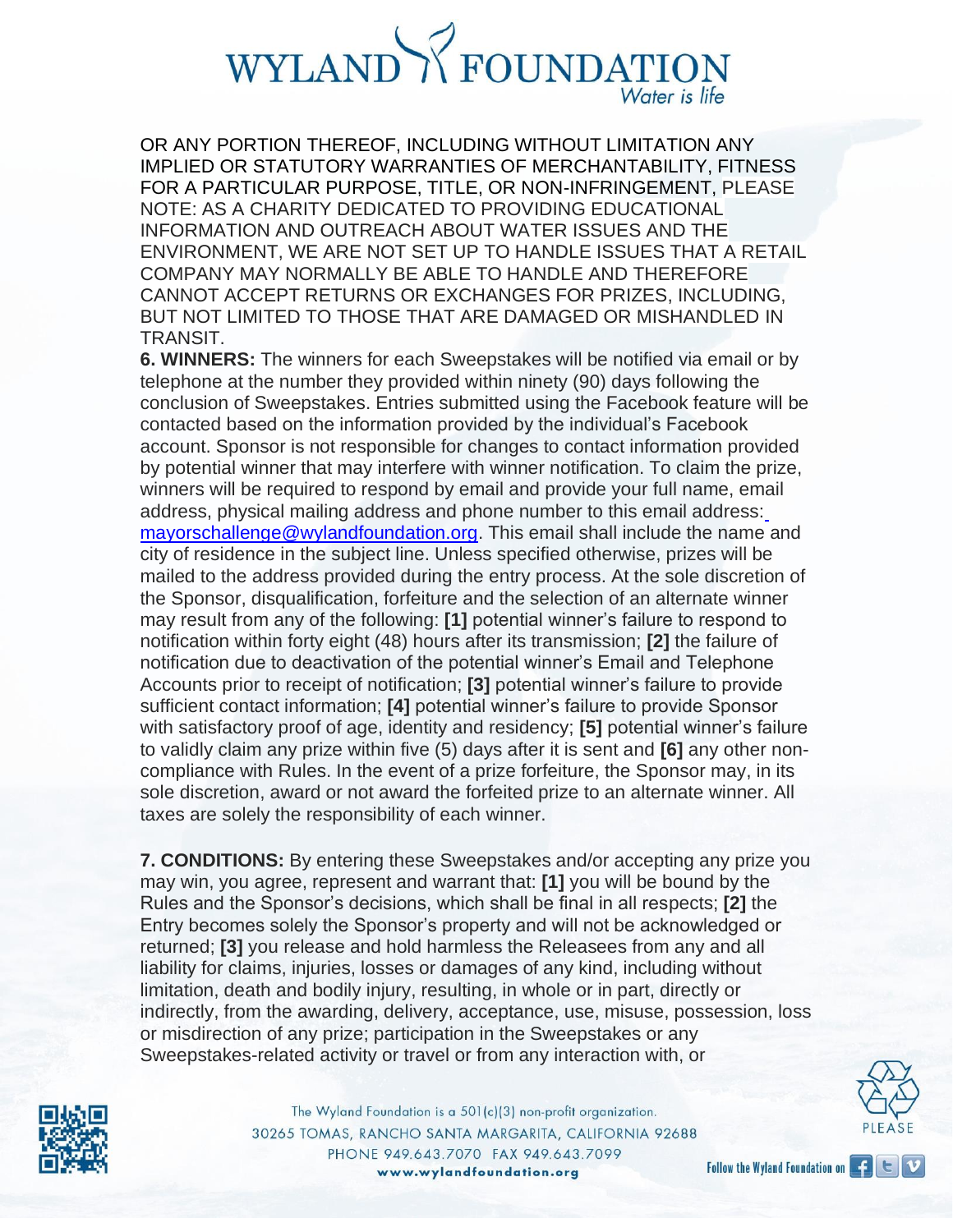downloading of, computer Sweepstakes information; **[4]** the Releasees do not make any representation, warranty or guarantee, express or implied, relating to any Sweepstakes or prizes; **[5]** winner's acceptance of any prize constitutes the grant to Sponsor and assigns of an unconditional right to use winner's name, address (city and state only), voice, likeness, photograph, biographical and prize information, statements about the promotion and/or live and taped performances of interviews for any programming, publicity, advertising and promotional purposes without additional compensation, except where prohibited by law; **[6]** in the event viruses, bugs, unauthorized human intervention, Acts of God, acts or regulations of any governmental or supra-national authority, war, national emergency, accident, fire, riot, strikes, lock-outs, industrial disputes, acts of terrorism or other matters beyond the Sponsor's reasonable control, corrupt, prevent or impair the administration, security, fairness or proper play of any Sweepstakes, so that it cannot be conducted as originally planned, Sponsor has the right, in its sole discretion, to modify the Rules or to cancel, modify, terminate or suspend such Sweepstakes; and in such event, to select a winner by such method as Sponsor in its sole discretion shall consider equitable; **[7]** the Releasees are not responsible for typographical or other errors in the offer or administration of any Sweepstakes, including but not limited to: errors in the advertising, Rules and selection and announcement of the winner; **[8]** the Releasees are not responsible for any inability of any winner to accept or use any prize (or any portion thereof) for any reason; **[9]** Sponsor has the right to modify prize award procedures at its sole discretion; **[10]** the Releasees are not responsible for changes to computer or online network provider functions that may interfere with Sweepstakes or participant's ability to timely enter and **[11]**  Releasees are not responsible for any failure of delivery of winner notification.

**8. YOUR PRIVACY:** Wyland Foundation maintains the following privacy policies in regard to the information that you choose to supply us, and adheres to a strict privacy policy that allows for unsubscribing or opting-out of any future communications:

**A) Sweepstakes, Contests and Promotions** Participation in the sweepstakes is completely voluntary. Information requested may include personal contact information such as your name, shipping and email addresses. Contact information will be used to notify winners, award prizes and contact users with further information about Wyland Foundation programs and events, as well as the programs and events of Wyland Foundation non-profit partners. Should you desire to be excluded from communications regarding Wyland Foundation programs and the programs and events of Wyland Foundation's non-profit partners, please send a statement in writing to Wyland Foundation, 30265 Tomas, Rancho Santa Margarita, CA 92688 stating that you wish to not be contacted. Please note that your personal information will not be sold or provided to third parties without your express consent. However, we may use



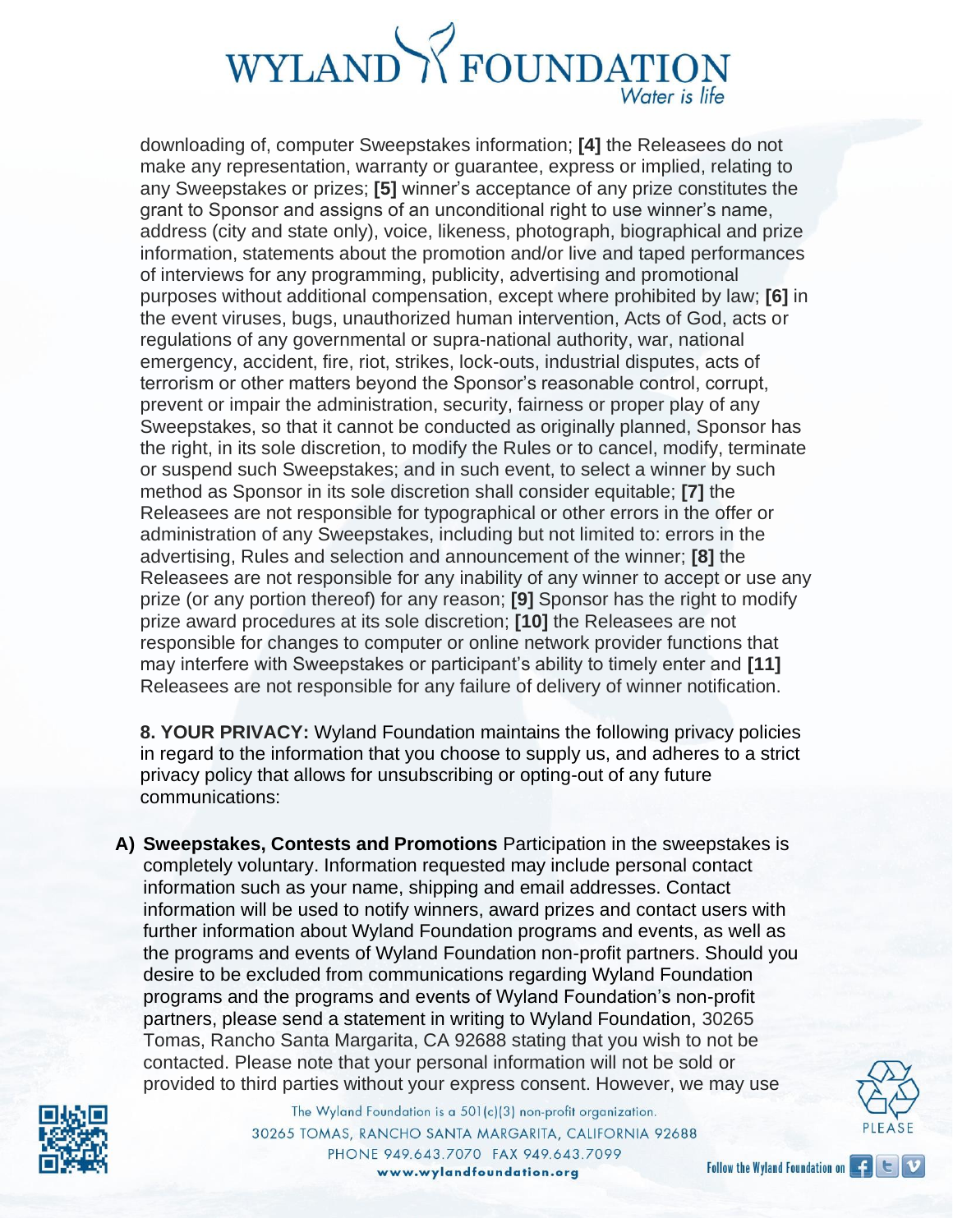an intermediary to conduct these surveys or contests, they may not use users' personally identifiable information for any secondary purposes. Survey information will be used for the purposes of monitoring or improving use of and satisfaction of the Wyland Foundation web site.

**B) Cookies** A cookie is a piece of data placed on your hard drive when you visit our site. We may use cookies to help us recognize you when you come back to our site. We may also use cookies to help us monitor traffic on our site. This information may be aggregated in an anonymous manner. You can select to have our web site remember your email address and password on your specific computer when you login. This information will be stored in a cookie on your hard drive that will only be used when you return to the site to login again. **C)Session Cookies** A cookie is a piece of data placed on your hard drive when you visit our site. We use session cookies to help you navigate through the actions on our site when you log in, but they contain no personally identifiable information about you. We may also use cookies to help us monitor traffic on our site. This information may be aggregated in an anonymous manner. This will help us better tailor our site and provide you with offers that we think may be of interest to you.

**D)IP Addresses and Environmental Variables** Wyland Foundation may also collect information through IP addresses or environmental variables. An "IP address" is a number used by computers on the network to identify your computer so that data can be transmitted to you. "Environmental variables" include, among other things, the domain from which you access the Internet, the time you accessed our web site, type of web browser and operating system or platform used, the Internet address of the web site you left to visit Wyland Foundation, the names of the pages you visit while at our web site, and the Internet address of the web site you then visit. We collect all of this information to allow us to detect broad demographic trends, to provide information tailored to your interests and to enhance your experience on Wyland Foundation and / or affiliate web sites. This information may be aggregated in an anonymous manner.

**E)User Control Over Collection and Use of Information** Wyland Foundation provides you with the following choices regarding the use of your information: You may set your browser to: (1) inform you when cookies are being set before a cookie is stored; (2) not accept cookies at all; and (3) erase all cookies from your hard drive. However, if you choose to reject or erase cookies, your ability to navigate our site may be limited. You may choose not to provide Wyland Foundation with any contact information. However, if you do so, we will be unable to enter you in any sweepstakes or contests. Additionally, your ability to navigate our site may be limited. If you would like to opt-out of receiving some or all further information from Wyland Foundation, either (1) take the opportunity to



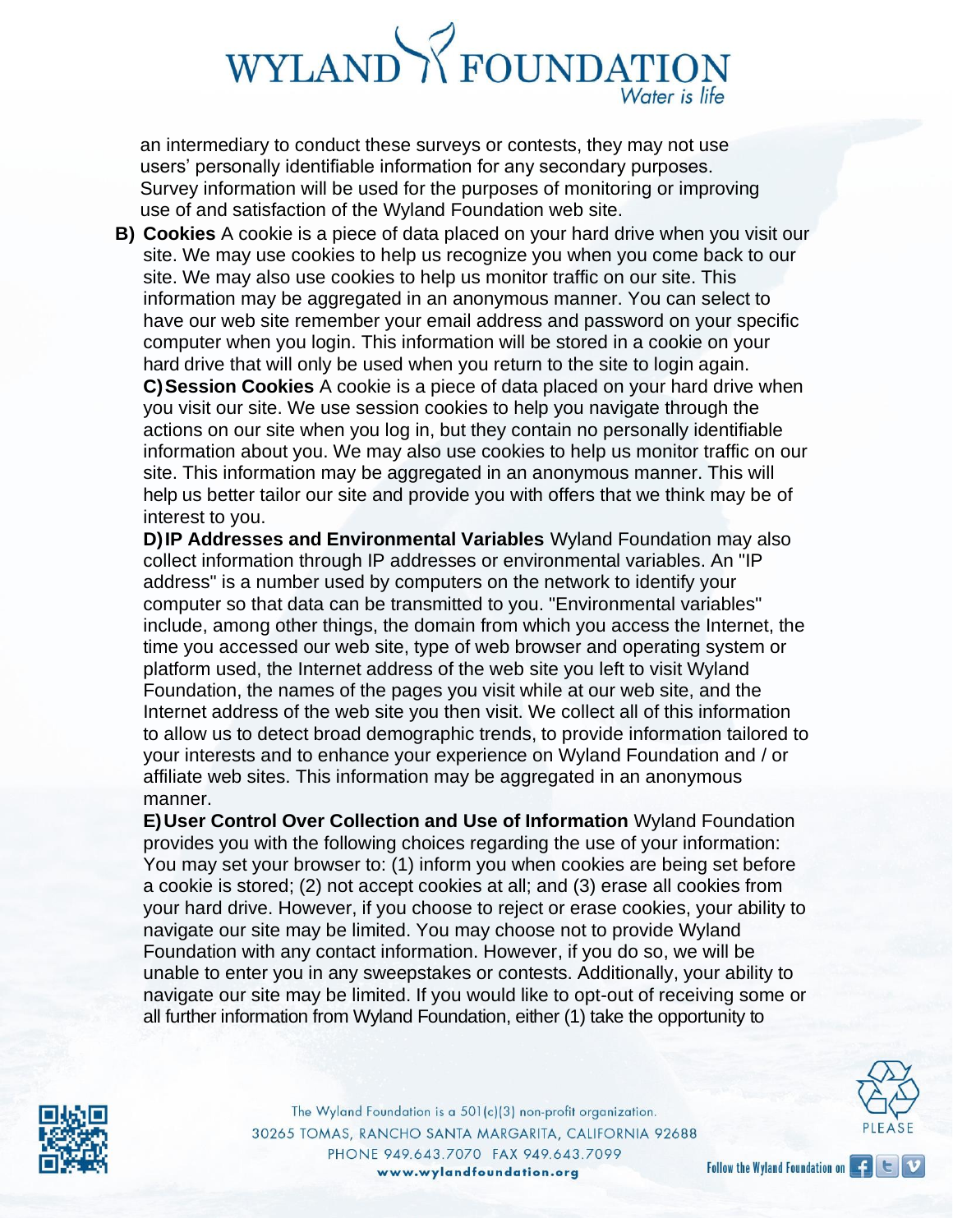opt out wherever personally identifiable information is collected, (2) take the opportunity to opt out in the links on the bottom of the email we send to you.

**F)Facebook** account holders who opt to take the challenge using their Facebook account agree to share their profile and friend list with "Sponsor." The Sweepstakes is not sponsored, endorsed, administered by, or associated with Facebook.

**G)Policies for Children (Individuals Under 13 Years of Age)** The Wyland Foundation encourages parents and guardians to spend time online with their children and to participate in the activities offered on the sites. We encourage parents and guardians to take an active role to protect the privacy of their children and to prevent inappropriate use of information about their children. Wyland Foundation does not actively seek to collect personal information about children under 13 through its website and no information should be submitted by Guests under 13 years of age without the consent of their parent or guardian. Parents and guardians should instruct their children never to give out real names or any other identifying information over the Internet without first getting parental permission. If a Parent or Guardian wishes the Wyland Foundation to delete any information provided to the Wyland Foundation by their under 13 year old child, decline to have that information shared with third parties, and/or opt out of any future collection or use of that information, they may contact Wyland Foundation Data Management.

**H)Links** This Web site contains links to other sites. Please be aware that we, Wyland Foundation, are not responsible for the privacy practices of such other sites. We encourage our users to be aware when they leave our site and to read the privacy statements of each and every Web site that collects personally identifiable information. This privacy statement applies solely to information collected by Wyland Foundation.

**9. RULES & WINNERS' LIST:** Winning teachers/classrooms and schools will be announced some time between May 1, 2022 – August 31, 2022. For names of winners (which will be available after August 31, 2022) and/or Rules (before May 1, 2022), send an email to [mayorschallenge@wylandfoundation.org. P](mailto:mayorschallenge@wylandfoundation.org)lease include in the subject line: Rules and Winners Request – Mayor's Challenge. Or mail a written request, along with a self-addressed, stamped envelope, to: Wyland Foundation, Attn: Rules and Winners Request – Mayor's Challenge for Water Conservation, 30265 Tomas, Rancho Santa Margarita, CA 92688.

**10. DISCLAIMERS OF WARRANTIES AND REPRESENTATIONS:** Wyland Foundation is not a licensor or licensee of any of the partners, products or affiliates for this sweepstakes. WE MAKE NO REPRESENTATION AND EXTEND NO WARRANTIES OF ANY KIND, EITHER EXPRESS OR IMPLIED, INCLUDING WARRANTIES OF MERCHANTABILITY OR FITNESS FOR A PARTICULAR PURPOSE for any of the products and prizes provided herein.